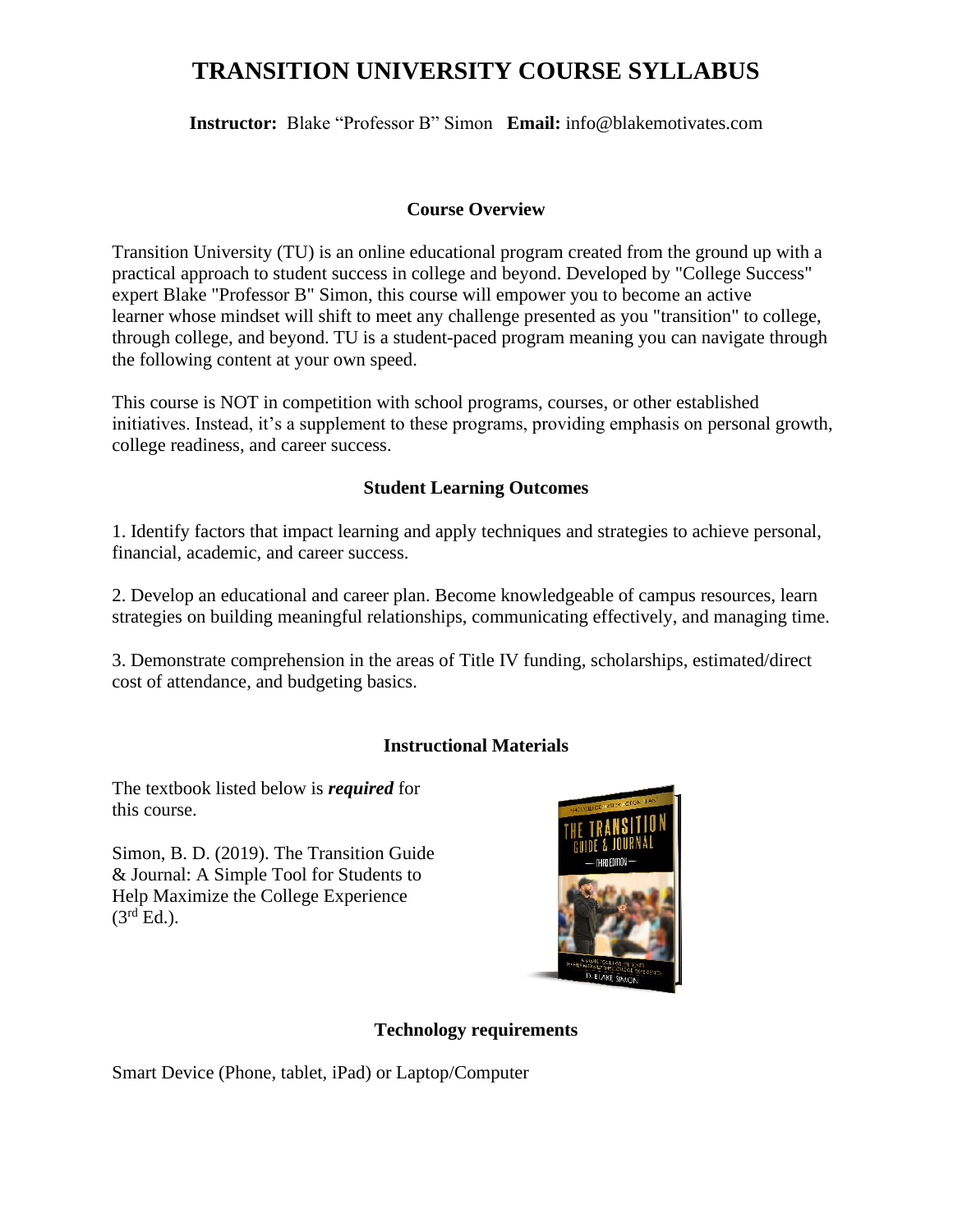# **TRANSITION UNIVERSITY COURSE SYLLABUS**

### **What is included with Transition University?**

- 9 video lessons and slides (student-paced)
- Instructional resource, The Transition Guide & Journal 3rd edition. and book exercises
- Clear action items that'll set students up for college  $\&$  career success in college and beyond
- Transition U Final Exam Assessment
- Access to Professor B through private community or text

## **Curriculum Outline**

Each phase will include video, slides, and exercise/assignment.

#### **SECTION I: The Foundation Plan**

(Building a Resilient Mindset & Implementing Practical Strategies)

Phase I - **The Why & The Process** (4:27) + book exercise + VARK Questionnaire **Phase II** - **Affirmations & Goal Setting** (5:42) + book exercises

## **SECTION II: The Academic Plan**

(Building an Intentional College Action Plan)

Phase III – **Lifestyle, Career, and Major** (4:54) + Career Research Assignment

Phase IV **- Degree Plans, Course Types, & GPA** (5:58) + book exercise

Phase V - **Maximizing Campus Resources** (8:12) + book exercise

Phase VI - **Networking & Relationships** (8:19) + book exercise

Phase VII - **Time Management** (3:45) + Time Management Assignment

#### **Section III: The Financial Plan**

(Gaining Financial Aid Literacy & Learning Budgeting Strategies)

Phase VIII - **Understanding Financial Aid** (13:52) + FAFSA Phase IX - **Cost of Attendance & Budgeting Basics** (4:45) + book exercise

# **Assignments from the required text**

Exercise 1: What is Your Why? pg. 26 (Phase I)

Exercise 2: Positive Affirmations pg. 31 (Phase II)

Exercise 3: M.A.P. Goals pg. 37 (Phase II)

Exercise 4: Plan Your Next Two Semesters pg. 71 (Phase IV)

Exercise 5: Locate the Resource pg. 73 (Phase V)

Exercise 6: People to Know on Campus pg. 91(Phase VI)

Exercise 7: Determine Your Financial Aid Status pg. 118 (Phase VII)